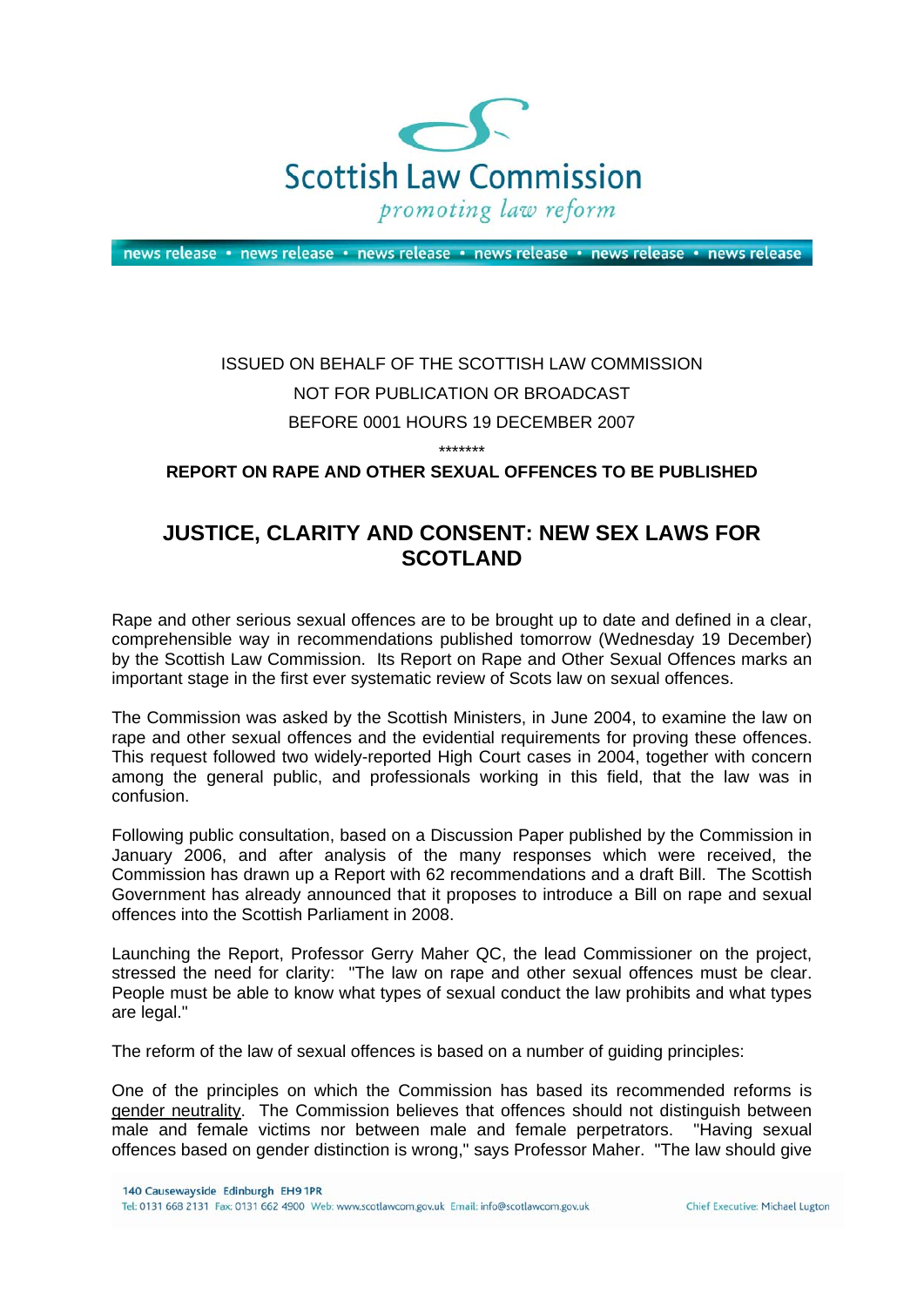the same protection to men and women, and to boys and girls." Many of the current offences are framed in a way which does not respect the principle of gender neutrality.

Another principle which the Commission has placed at the heart of its recommended reforms is the promotion of sexual autonomy. This means that non-consenting sexual conduct should be criminal, as it represents an invasion of the victim's sexual autonomy. It also means that consenting sexual conduct should not be criminal unless there are powerful reasons for creating an offence. Professor Maher stresses that: "People should be free to follow their own sexual preferences provided that these are based on the genuine consent of everyone involved."

A summary of the main recommendations is attached.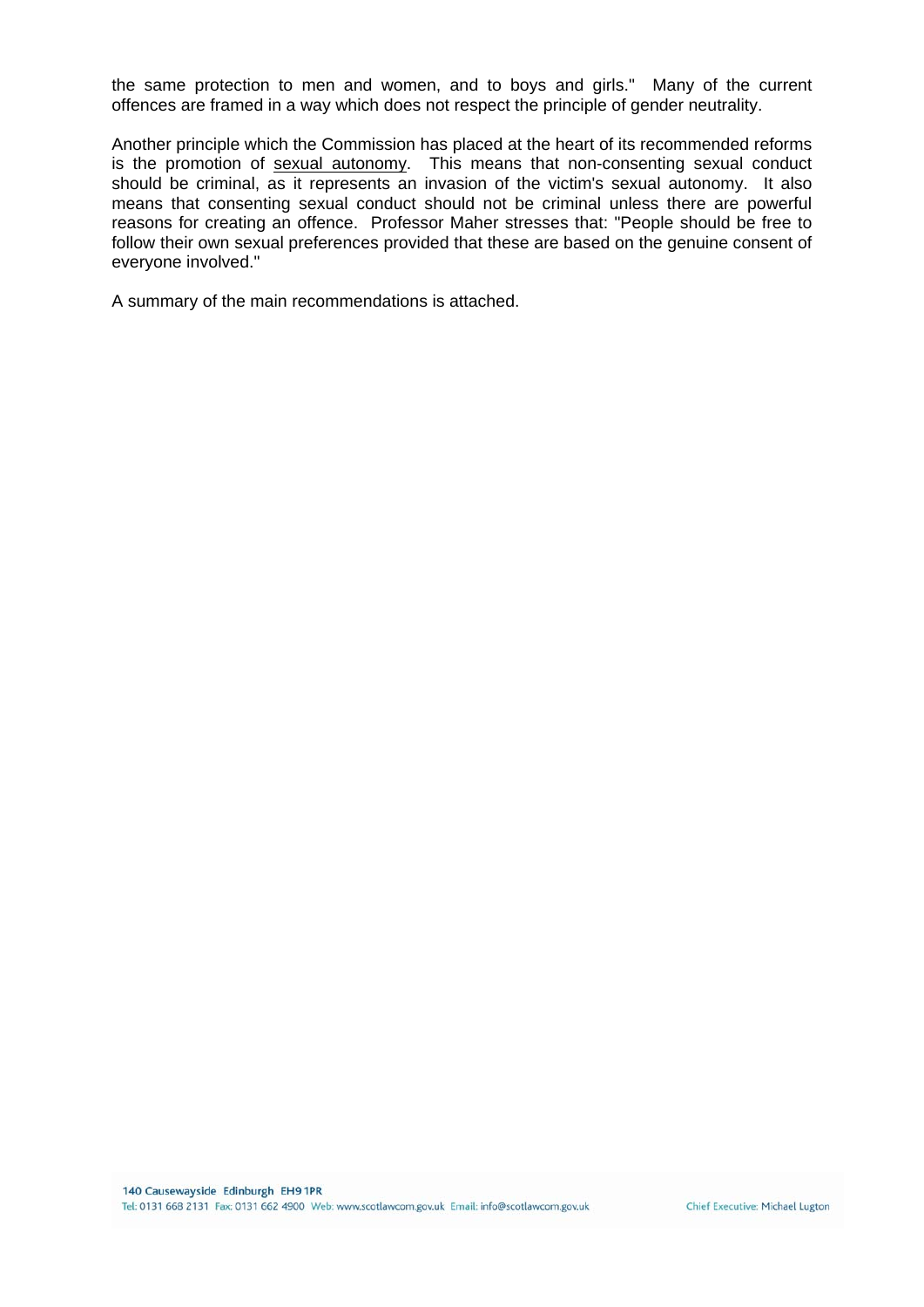#### **SUMMARY OF THE MAIN RECOMMENDATIONS**

#### **Redefining rape**

The Commission recommends that the crime of rape should be expanded to cover penile penetration of the vagina, anus and mouth without consent. Under the current law rape is limited to penile-vaginal penetration.

This means that, under the Commission's recommendation, both female and male victims will be protected. There was widespread support amongst those who submitted responses to our Discussion Paper for this wider definition of rape. Professor Maher comments: "The existing crime of rape is defined too narrowly. The crime of rape should cover both male and female victims. It should also apply to a much wider form of sexual attack on a victim."

#### **Other offences**

The Commission also recommends creating the offence of sexual assault. This crime will be committed by various kinds of sexual attacks done without the consent of the victim. These include sexual penetrations which do not amount to rape and other forms of sexual touching or sexual contact.

The Commission further recommends that there should be new offences where the victim is coerced into taking part in or seeing sexual activity without their consent. Examples are where a victim is compelled to watch someone else engage in sex or to look at a sexual image. In Professor Maher's view: "Under the existing law it is not at all clear if there is a crime where an adult is coerced into watching sex or receiving indecent communications. These activities are an invasion of the victim's sexual autonomy and the criminal law should penalise them."

The Commission recommends that the maximum sentence for rape, sexual assault and for some types of sexual coercion should be life imprisonment. The Commission recommends also that rape should continue to be tried only in the High Court.

#### **Clarifying consent**

From the outset of this project the Commission has taken the view that an important underlying principle is that the law should protect everyone's right to make their own sexual choices. Compelling someone to take part in a sexual act denies this right, as does preventing someone from engaging in fully consenting sex.

Since a decision of the High Court in 2001, rape has been defined as a man having sexual intercourse with a woman, without her consent, regardless of whether or not force was used. However, 'consent' is not defined and juries are expected to apply what is in their view the ordinary meaning of the word. Professor Maher's view is that guidance is needed: "No one should have to be involved in sexual activity unless they consent to it. Yet the present law does not say what consent means. We have recommended a detailed definition so that people can know what consent is and what it is not."

The Commission recommends that consent should be defined in statute as meaning 'free agreement'. In addition, the draft legislation annexed to the Commission's Report contains a list of situations in which there is no consent in this sense. The list, which is not exhaustive, includes cases where the victim has been subject to violence, or the threat of violence, where the victim was unconscious or asleep, and where the victim has been deceived as to the identity of the other person.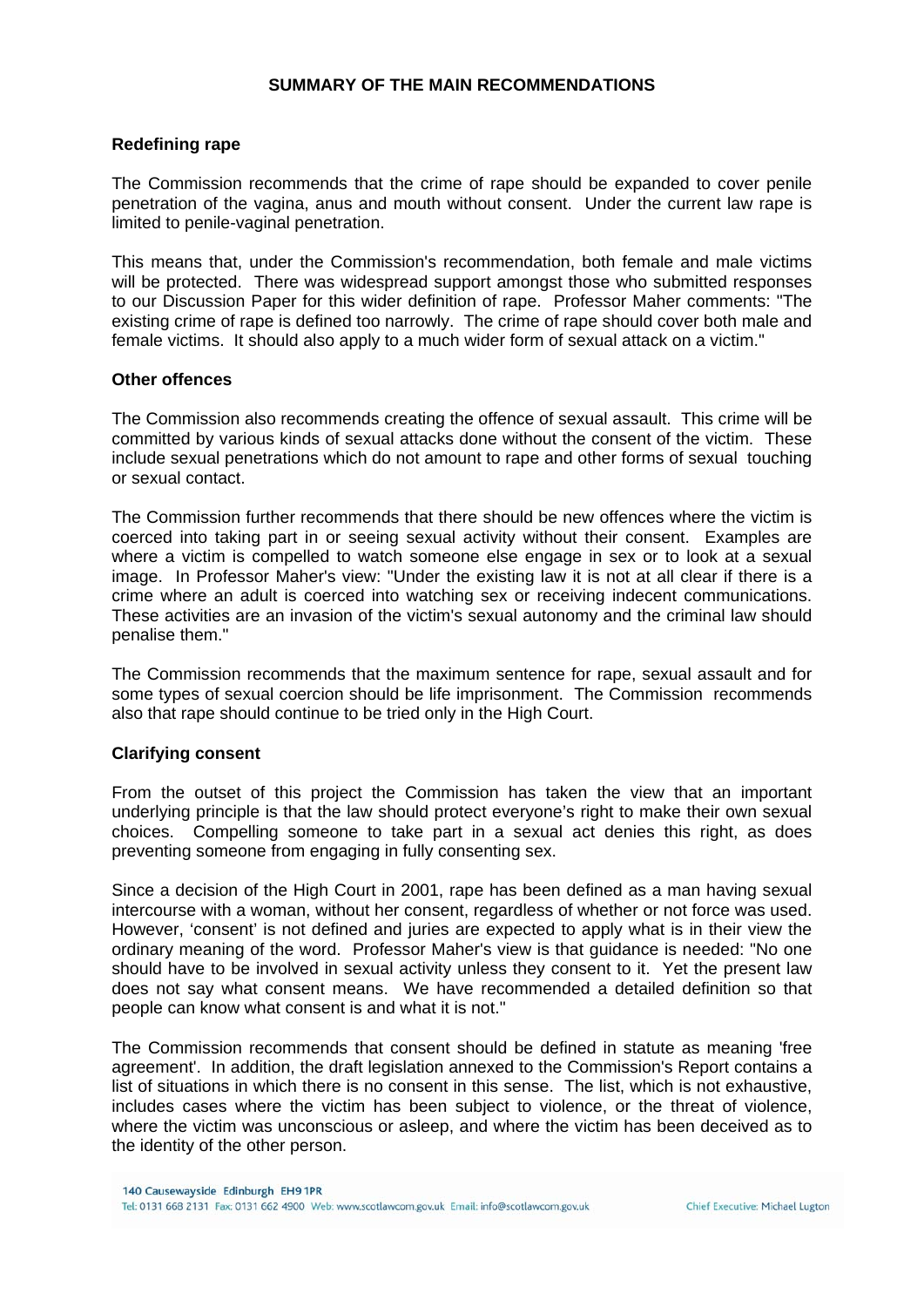Another example of a situation where there is no consent is where the victim was so intoxicated by consuming drink or drugs that they lacked the capacity to give consent. As Professor Maher notes: "The law has to make it absolutely clear that just because someone is very drunk they are NOT consenting to having sex."

In addition, the Commission recommends that consent should be required for all sexual conduct. Consent to one activity is not to be taken to be consent to any other activity. Someone who consents to kissing is not consenting to having sexual intercourse.

It is not rape or another sexual crime if the accused had a reasonable belief that the other party consented to the sexual activity (even if there was in fact no consent). However, the Commission recommends that, in this situation, the accused should explain what steps he or she took to ascertain whether there was consent. It will not be enough for the accused simply to say that he thought the other person was consenting.

# **Protection of people who are vulnerable**

The Commission takes as another of its guiding principles the protective principle. This holds that there are certain people who should be protected from all sexual activity, such as young children. In addition, a more limited form of protection should cover those who may be able to consent to sexual activity but who should be protected in view of their relative immaturity or vulnerability.

# *(i) children*

The Commission recommends the creation of two sets of sexual offences which are aimed at protecting children. The first set applies to children under the age of 13. As Professor Maher explains: "Children under 13 lack the ability to consent to sexual activity. It is a major wrong, which the law should mark out and penalise, when someone involves a young child in sex." There are to be special versions of the offences of rape, sexual assault, and coercing sexual conduct where the victim is under 13. These offences will involve 'strict liability', that is the accused will have no defences (for example, by saying that he thought the child was over 13).

The situation is different in respect of older children (those between 13 and 16). Older children may have the capacity to consent to sexual activity. However the Commission believes that there should still be criminal offences where an adult has sexual activity with an older child, even where that child is consenting. These offences will carry lesser punishment than the corresponding offences against young children. Moreover, the accused would be allowed certain types of defence, for example that he believed, on reasonable grounds, that the child was 16 or older.

Special provision is made where both parties involved in consensual sexual activity are in the 13 to 16 age range. The Commission does not believe that the law should be seen as ignoring or condoning this type of conduct between young people. At the same time, getting the criminal law involved is not the appropriate response where both parties are consenting. The Commission believes that, depending on the facts and circumstances, such children may be in need of appropriate welfare measures. To deal with this situation the Commission recommends that it should be a new ground for referring a child to a children's hearing that the child has engaged in sexual activity.

#### (ii) *people with a mental disorder*

The Commission recognises that those with a mental disorder require protection, but at the same time there is a need to promote their sexual autonomy. Accordingly, the Commission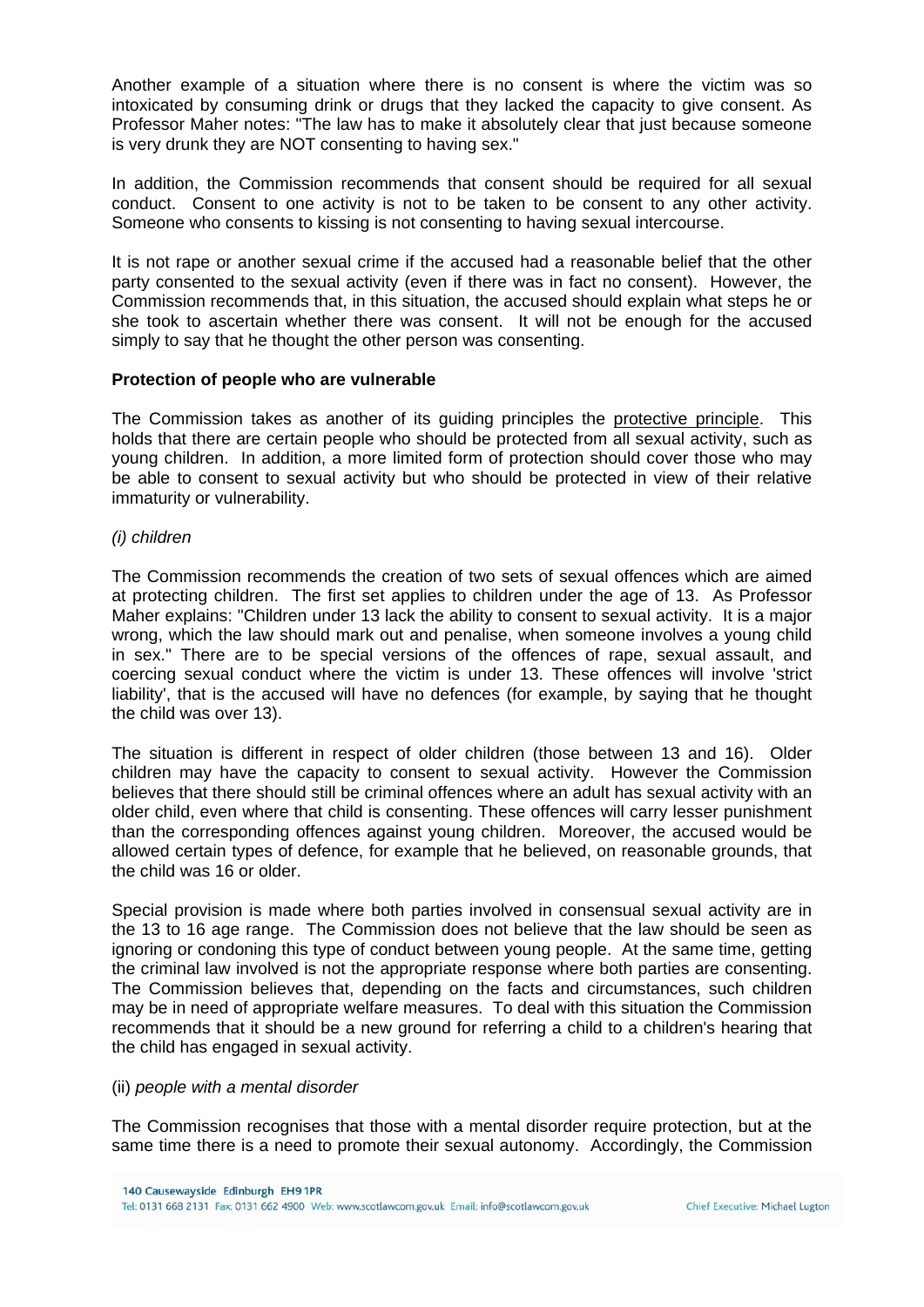recommends that there should be a specific statutory provision dealing with a mentally disordered person's capacity to consent to sexual activity. To be capable of giving consent to a sexual activity a mentally disordered person must be able to understand what the activity is, form a decision as to whether to participate in the activity and be able to communicate this decision. In addition, there is protection for those with a mental disorder from people who are in a position of trust over them.

#### *(iii) other protective offences*

The law currently makes it a criminal offence for someone to have sex with a person where there is a 'position of trust' between them. Those in a position of trust include, for example, medical staff in relation to patients, teachers in relation to students, and adult family members in relation to children living in the same household. The Commission recommends the retention of these criminal offences but has suggested certain minor changes to make the law more uniform and coherent. For example, except in cases involving someone with a mental disorder, the upper age limit for those who are to be protected should be harmonised at 18.

# **Corroboration**

The Commission asked in its Discussion Paper whether the existing rules of corroboration should be removed or relaxed in relation to sexual offences. As Professor Maher states: "We were struck by the response we received on this point. The vast majority of our consultees, ranging over a wide spectrum of interests, were opposed to removing corroboration for sexual offence cases." The Commission has concluded that, if the rules on corroboration need reform, then that issue is better examined by considering corroboration as it applies throughout the criminal law and not just in relation to sexual offences. The present Report therefore makes no recommendation for change to be made to the current position.